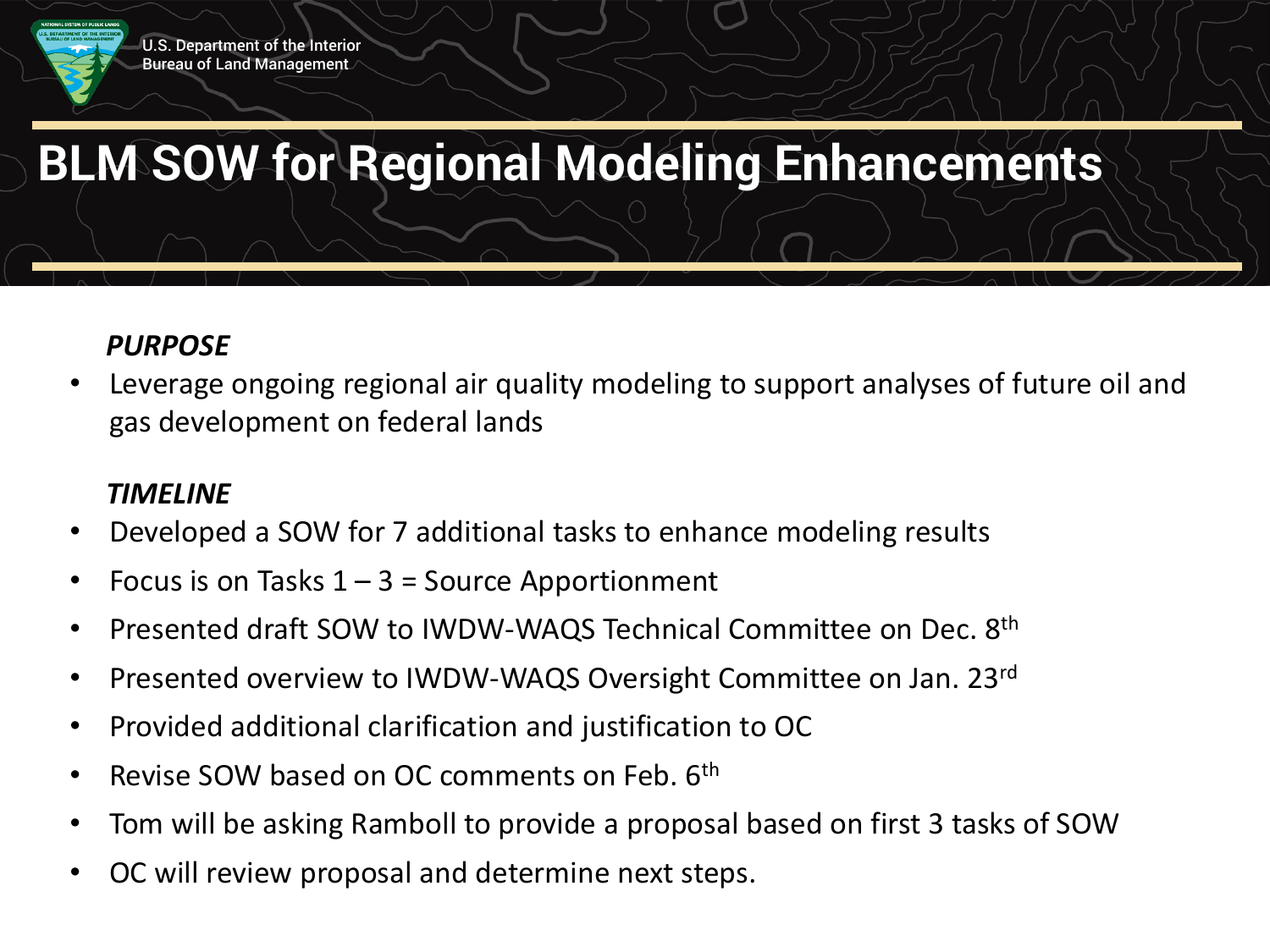U.S. Department of the Interior Bureau of Land Management

### **Task 1. Apportion Oil and Gas Emissions by "Federal", "Non-Federal" and "Tribal" Mineral Ownership**

The contractor will apply BLM provided segregated emissions fractions for federal, non-federal and tribal oil and gas development and production to the "2014" and "Continued Historical Trends" oil and gas emissions inventories already completed in the current WESTAR / IWDW-WAQS regional modeling effort. These emissions fractions will be developed by BLM based on percentages of development and production for each county within each oil and gas basin based on mineral ownership. In order to complete this task, both the contractor and BLM will work collaboratively and on a timely basis to exchanging data and information: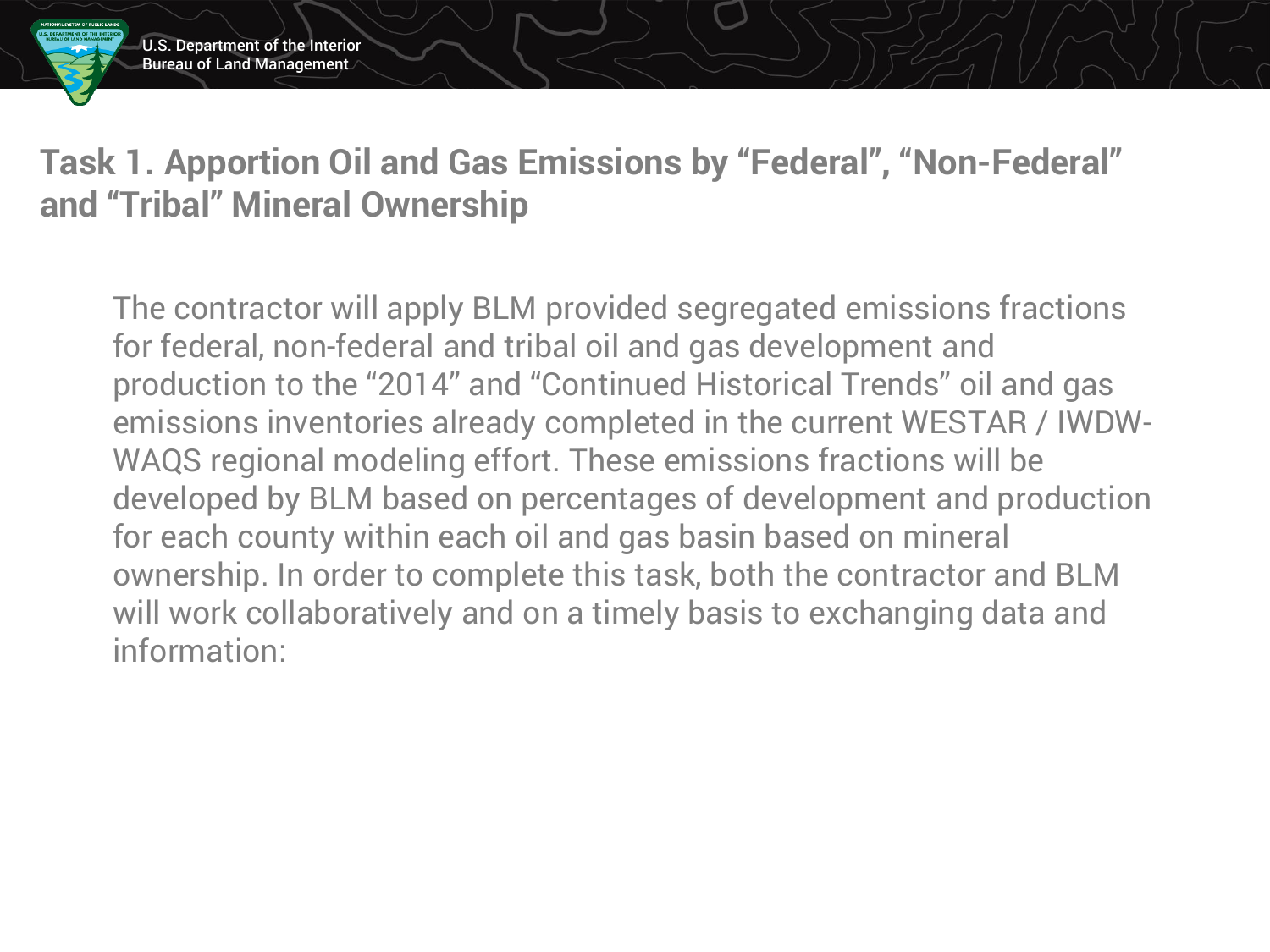## **Task 2. Spatial allocation of O&G emissions by Mineral Ownership**

Under this task the "2014" and "Continued Historical Trends" oil and gas emissions developed for the current WESTAR / IWDW-WAQS regional modeling effort will be spatially allocated for each basin by Federal, non-Federal and Tribal mineral ownership.